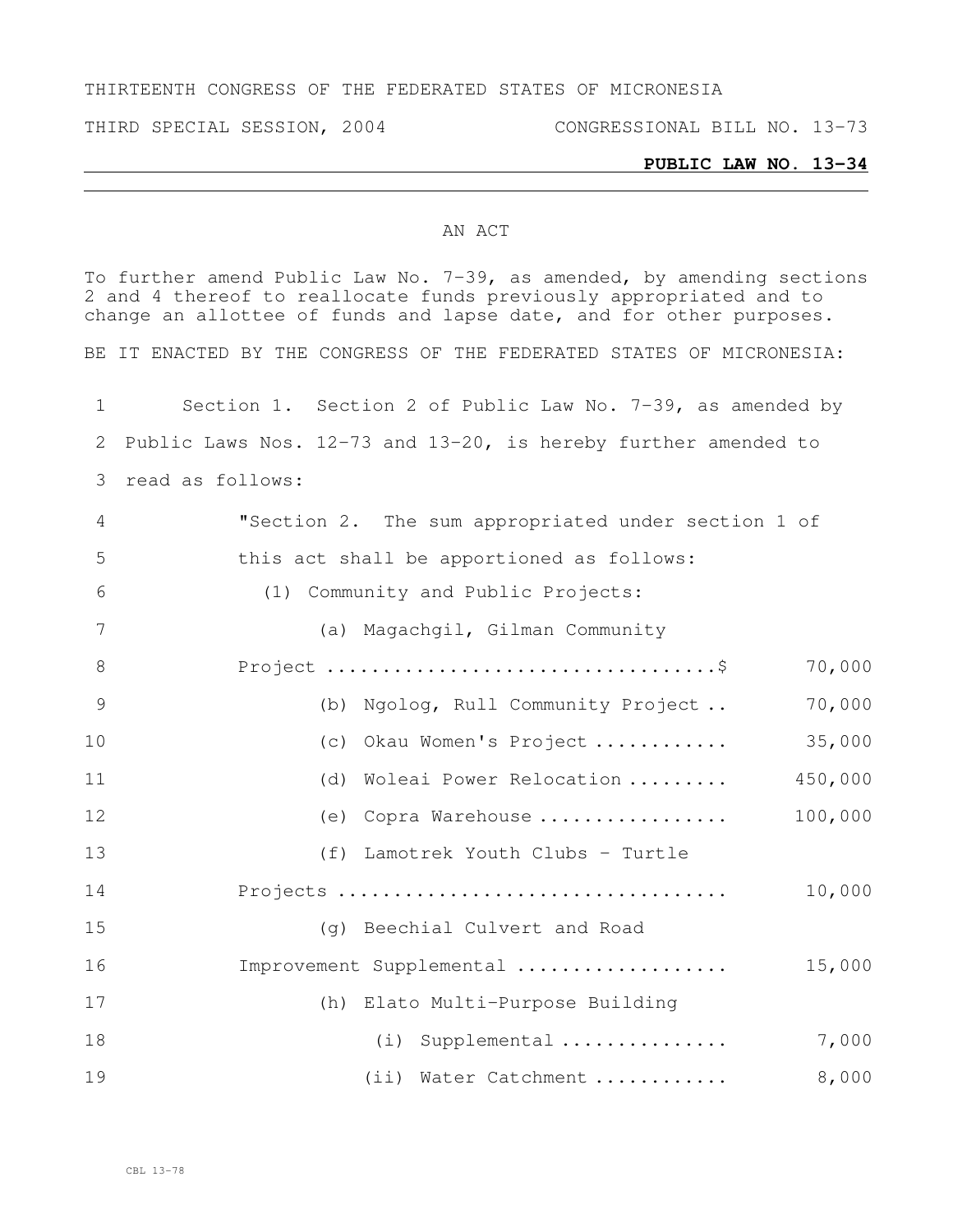# **PUBLIC LAW NO. 13-34**

| $\mathbf 1$  | (i) Okau Youth & Community                                 |        |
|--------------|------------------------------------------------------------|--------|
| $\mathbf{2}$ |                                                            | 80,000 |
| 3            | (j) Falalop Youth Center                                   | 20,000 |
| 4            | $(k)$ Falalop community vehicle                            | 17,000 |
| 5            | (1) Mogmog womens' association                             | 5,000  |
| 6            | (m) Ifilik Community warehouse                             | 15,000 |
| 7            | Wanyan, Gagil womens' house<br>(n)                         | 30,000 |
| 8            | (o) Fadrai Dispensary                                      | 10,000 |
| 9            | (p) Southern Rull secondary road                           |        |
| 10           | construction                                               | 55,000 |
| 11           | (q) Lamotrek Island - Communications                       | 3,000  |
| 12           | (2) Yap State Public Projects Fund                         |        |
| 13           | public project  2,000,000"                                 |        |
| 14           | Section 2. Section 4 of Public Law No. 7-39, as amended by |        |
| 15           | Public Law No. 12-73, is hereby further amended to read as |        |
| 16           | follows:                                                   |        |
| 17           | "Section 4. Allotment and management of funds and lapse    |        |
| 18           | date.                                                      |        |
| 19           | (1) All funds appropriated by this act shall be            |        |
| 20           | allotted, managed, administered, and accounted for in      |        |
| 21           | accordance with applicable law, including, but not         |        |
| 22           | limited to, the Financial Management Act of 1979.<br>The   |        |
| 23           | allottee of the funds appropriated under section 2 of      |        |
| 24           | this act shall be the Governor of Yap State.<br>The        |        |
| 25           | allottee shall be responsible for ensuring that these      |        |

of 2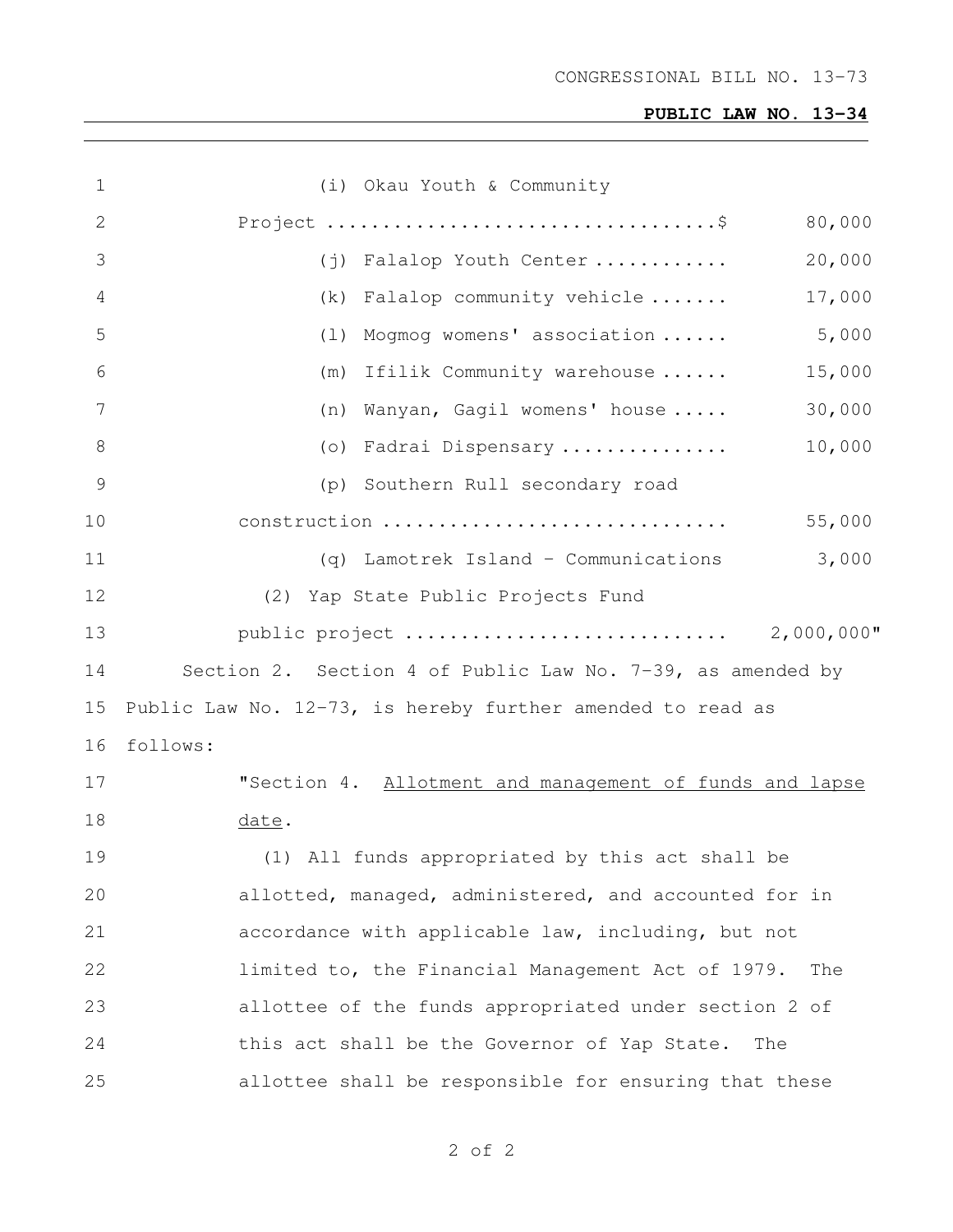# **PUBLIC LAW NO. 13-34**

| $\mathbf 1$    | funds, or so much thereof as may be necessary, are used     |
|----------------|-------------------------------------------------------------|
| $\mathbf{2}$   | solely for the purposes specified in this act, and that     |
| 3              | no obligations are incurred in excess of the sum            |
| $\overline{4}$ | appropriated.                                               |
| 5              | (2) The authority of the allottee to obligate funds         |
| 6              | appropriated by this act shall lapse September 30,          |
| 7              | $2005.$ "                                                   |
| 8              | Section 3. This act shall become law upon approval by the   |
| 9              | President of the Federated States of Micronesia or upon its |
| 10             | becoming law without such approval.                         |
| 11             |                                                             |
| 12             |                                                             |
| 13             |                                                             |
| 14             |                                                             |
| 15             | February 2, 2004                                            |
| 16             |                                                             |
| 17             |                                                             |
| 18             |                                                             |
| 19             |                                                             |
| 20             | /s/ Joseph J. Urusemal                                      |
| 21             | Joseph J. Urusemal<br>President                             |
| 22             | Federated States of Micronesia                              |
| 23             |                                                             |
| 24             |                                                             |
| 25             |                                                             |